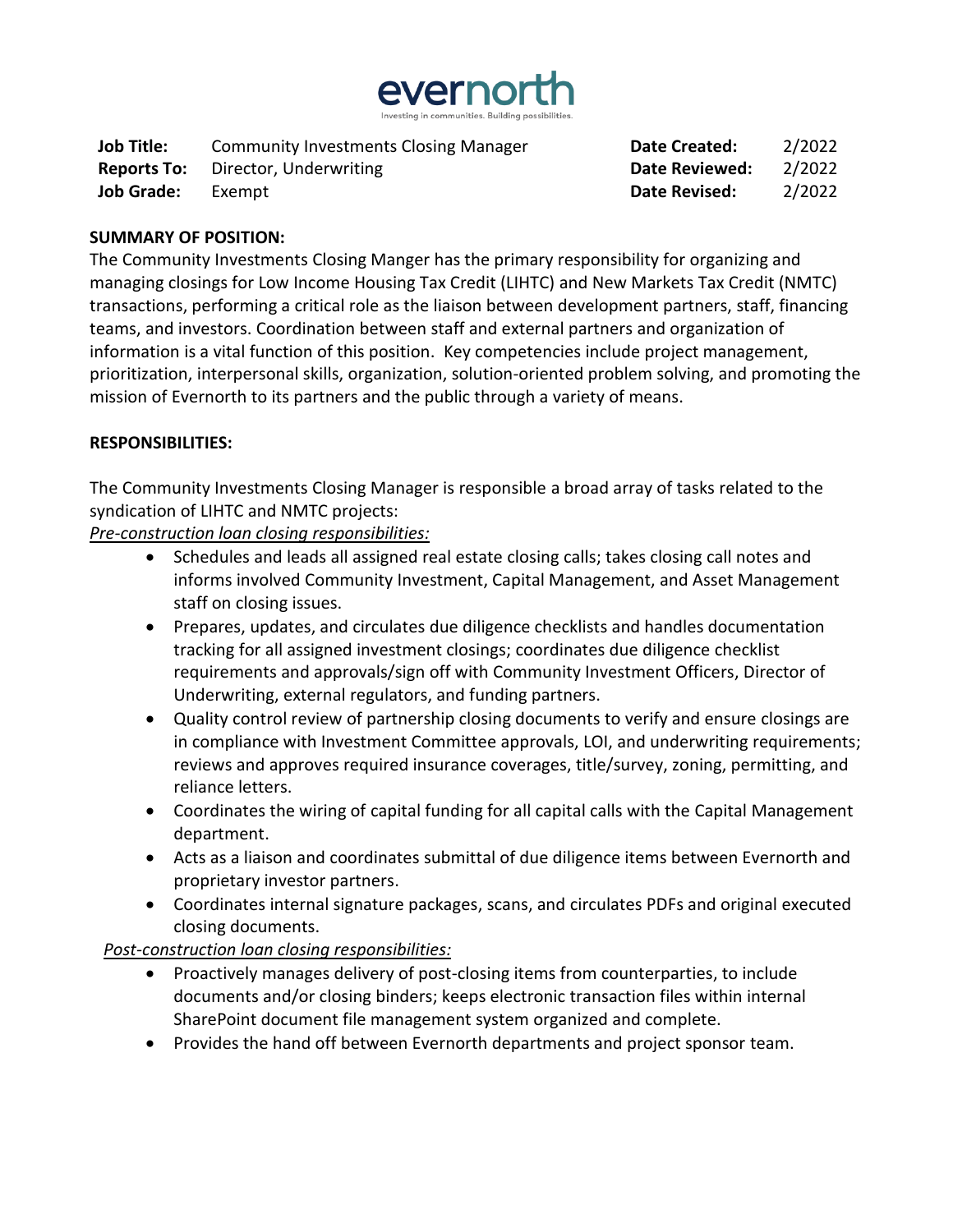

- Assists Capital and Asset Management departments with post-closing related amendments.
- Works with Evernorth staff to maintain and report a schedule of capital call dates for projects in construction.

# *Non-closing responsibilities:*

- Manages the investment committee process, including scheduling, note taking, and circulation of investment committee packages.
- Advises on departmental goals, capacity, planning, and processes with Department staff.
- Uphold corporate principles of respect, service, value, and partnership.
- Perform other tasks as required by Evernorth management.

# **SUPERVISES:** None

# **EDUCATION, LICENSES AND/OR CERTIFICATIONS REQUIREMENTS:**

- Bachelor's degree and/or Paralegal training or certificate.
- Valid Driver's License.
- Criminal background check.

# **JOB KNOWLEDGE AND EXPERIENCE:**

- Three years of recent experience supporting real estate transaction closings.
- Strong understanding of real estate loan or investment due diligence and closing processes as it relates to the LIHTC or NMTC.
- Demonstrated ability to organize, coordinate, and manage processes and documents while considering the needs and expectations of different client groups, including developers, investors, lenders, and internal partners.
- Affordable housing, community development, or business investment or loan closing experience is strongly preferred.
- LIHTC or NMTC experience and familiarity with legal documents used in tax credit syndication strongly preferred.
- Proficiency in Microsoft Office products required Excel, Word, OneNote, SharePoint, Teams, and Outlook.

# **JOB ESSENTIAL SKILLS:**

- Excellent written and verbal communication skills with active listening skills.
- Ability to work effectively with a variety of people in different positions and locations by phone, video, email, and in person.
- Excellent organizational skills and ability to prioritize and complete tasks under time constraints and balance multiple transactions with many parties, at different stages concurrently.
- Self-starter with the ability to work in a fast-paced environment with a large degree of autonomy.
- Ability to read and understand syndication, finance, insurance, and title/survey documents.
- Attention to detail and ability to proofread documents for numbers, spelling, and grammar.